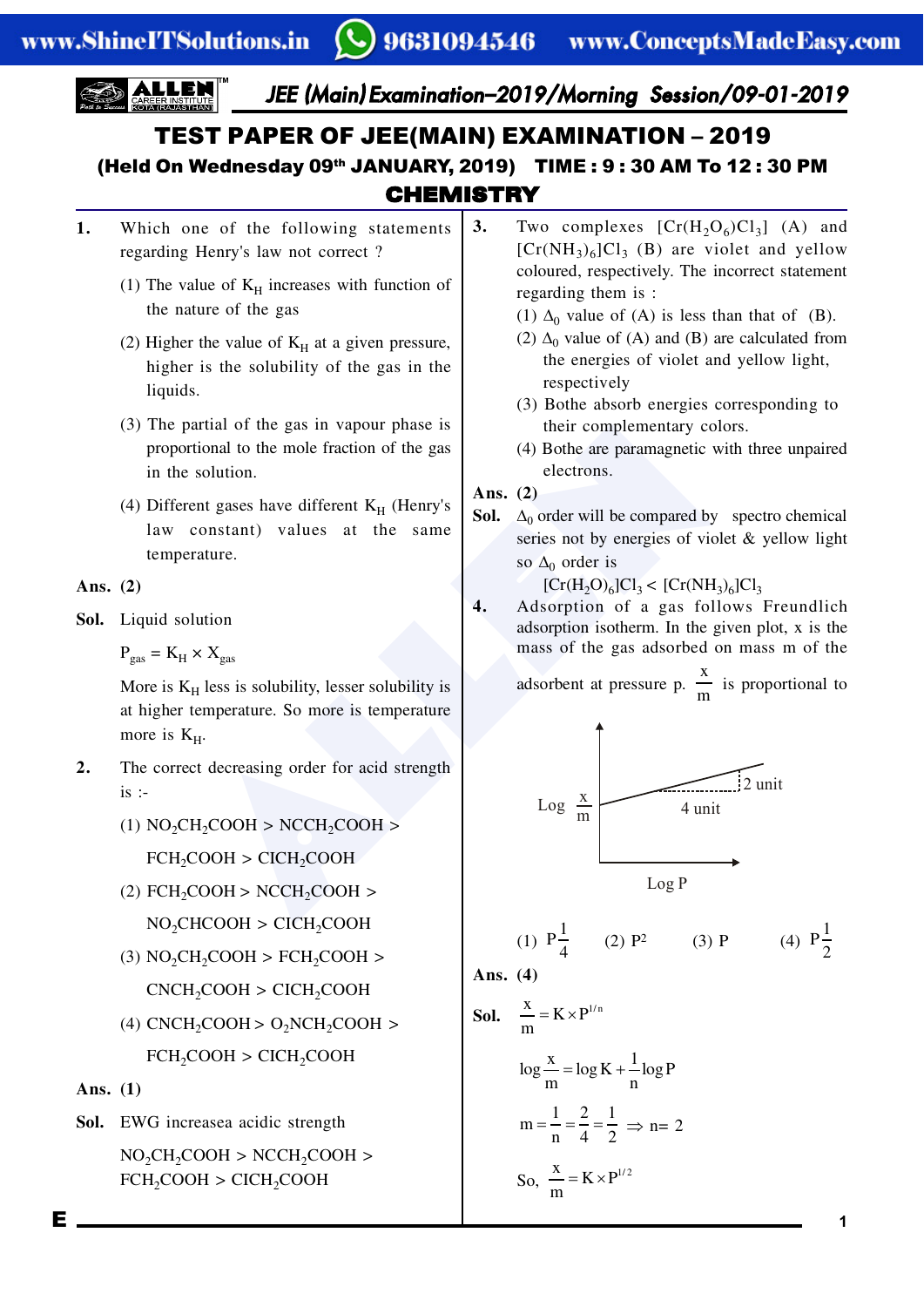#### 9631094546 www.ConceptsMadeEasy.com

## JEE (Main) Examination–2019/Morning Session/09-01-2019

- **5.** Correct statements among a to d regarding silicones are :
	- (a) They are polymers with hydrophobic character
	- (b) They are biocompatible.
	- (c) In general, they have high thermal stability and low dielectric strenth.
	- (d) Usually, they are resistant to oxidation and used as greases.
	- (1) (a), (b) and (c) only
	- (2) (a), and (b) only
	- (3) (a), (b), (c) and (d)
	- (4) (a), (b) and (d) only

### Ans. (3)

- Sol. These are properties and uses of silicones.
- **6.** For emission line of atomic hydrogen from  $n_i = 8$  to  $n_f$  = the plot of wave number  $\overline{v}$ ) against  $\frac{1}{n^2}$ 1  $\left(\frac{1}{n^2}\right)$  will be (The Ry dberg constant,  $R_H$  is in wave number unit).
	- (1) Linear with slope  $R_H$
	- (2) Linear with intercept  $R<sub>H</sub>$
	- (3) Non linear
	- (4) Linear with sslope  $R_H$

Ans. (4)

**Sol.** 
$$
\frac{1}{\lambda} = \overline{v} = R_{H} z^{2} \left( \frac{1}{\eta_{1}^{2}} - \frac{1}{\eta_{2}^{2}} \right)
$$

$$
\overline{\mathbf{v}} = \mathbf{R}_{\mathrm{H}} \times \left( \frac{1}{\eta_{\mathrm{I}}^2} - \frac{1}{8^2} \right)
$$

$$
\overline{\mathbf{v}} = \mathbf{R}_{\mathrm{H}} \times \frac{1}{\eta^2} - \frac{\mathbf{R}_{\mathrm{H}}}{8^2}
$$

$$
\overline{v} = R_{_H} \times \frac{1}{\eta^2} - \frac{R_{_H}}{64}
$$

 $m = R<sub>H</sub>$ 

Linear with slope  $R_H$ 

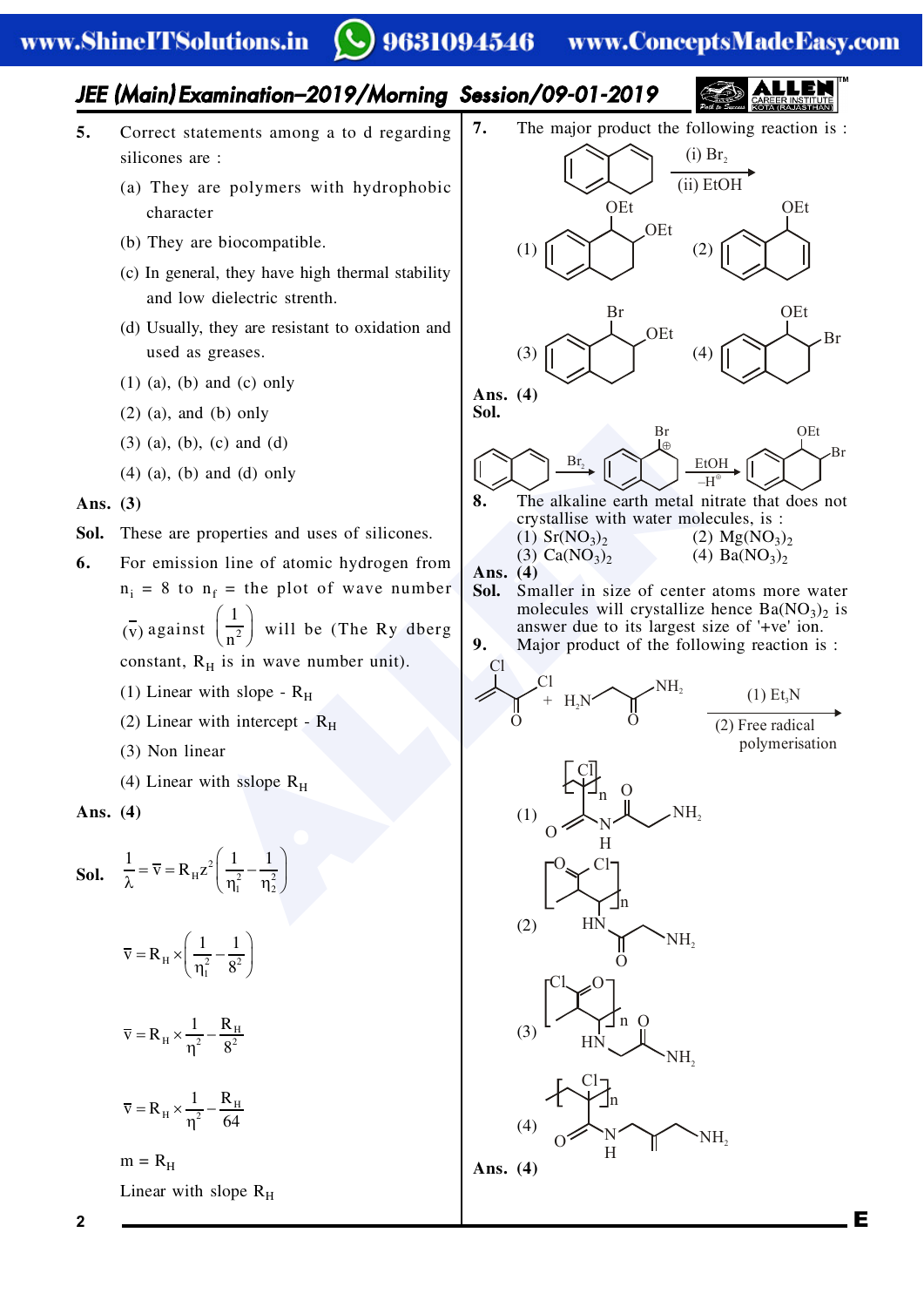## www.ShineITSolutions.in

# 9631094546 www.ConceptsMadeEasy.com

JEE (Main) Examination–2019/Morning Session/09-01-2019



Sol.

$$
\underbrace{C1}_{\begin{array}{c} \begin{matrix} \\ \end{matrix}} & \begin{matrix} \\ \end{array} & \begin{matrix} \\ \end{matrix} \\ \begin{matrix} \\ \end{matrix} \\ \end{array} \\ \begin{array}{c} \begin{matrix} \\ \end{matrix} \\ \end{array} \\ \begin{array}{cccc} \end{array} \\ \begin{array}{cccc} \end{array} \\ \begin{array}{cccc} \end{array} \\ \begin{array}{cccc} \end{array} \\ \begin{array}{cccc} \end{array} \\ \begin{array}{cccc} \end{array} \\ \begin{array}{cccc} \end{array} \\ \begin{array}{cccc} \end{array} \\ \begin{array}{cccc} \end{array} \\ \begin{array}{cccc} \end{array} \\ \begin{array}{cccc} \end{array} \\ \begin{array}{cccc} \end{array} \\ \begin{array}{cccc} \end{array} \\ \begin{array}{cccc} \end{array} \\ \begin{array}{cccc} \end{array} \\ \begin{array}{cccc} \end{array} \\ \begin{array}{cccc} \end{array} \\ \begin{array}{cccc} \end{array} \\ \begin{array}{cccc} \end{array} \\ \begin{array}{cccc} \end{array} \\ \begin{array}{cccc} \end{array} \\ \begin{array}{cccc} \end{array} \\ \begin{array}{cccc} \end{array} \\ \begin{array}{cccc} \end{array} \\ \begin{array}{cccc} \end{array} \\ \begin{array}{cccc} \end{array} \\ \begin{array}{cccc} \end{array} \\ \begin{array}{cccc} \end{array} \\ \begin{array}{cccc} \end{array} \\ \begin{array}{cccc} \end{array} \\ \begin{array}{cccc} \end{array} \\ \begin{array}{cccc} \end{array} \\ \begin{array}{cccc} \end{array} \\ \begin{array}{cccc} \end{array} \\ \begin{array}{cccc} \end{array} \\ \begin{array}{cccc} \end{array} \\ \begin{array}{cccc} \end{array} \\ \begin{array}{cccc} \end{array} \\ \begin{array}{cccc} \end{array} \\ \begin{array}{cccc} \end{array} \\ \begin{array}{cccc} \end{array} \\ \begin{array}{cccc} \end{array} \\ \begin{array}{cccc} \end{array} \\ \begin{array}{cccc} \end{array} \\ \begin{array}{cccc} \end{array} \\ \begin{array}{cccc} \end{array} \\ \begin{array}{cccc} \end{array} \\ \begin{array}{cccc} \end{array} \\ \begin{array}{cccc} \end{array} \\ \begin{array}{cccc} \end{array} \\ \begin{array}{cccc} \end{array} \\ \begin{array
$$

 $NH<sub>2</sub>(a)$  will wact as nucleophile as (b) is having delocalised lonepair.



10. The highest value of the calculated spin only magnetic moment (in BM) among all the transition metal complexs is :

$$
(1) 5.92 \t(2) 3.87 \t(3) 6.93 \t(4) 4.90
$$

Ans. (1)

**Sol.**  $\mu = \sqrt{n(n+2)}$  B.M.

n = Number of unpaired electrons

 $n =$  Maximum number of unpaired electron  $=$ 5

 $Ex: Mn^{2+} complex.$ 

**11.** 20 mL of 0.1  $MH<sub>2</sub>SO<sub>4</sub>$  solution is added to 30 mL of  $0.2$  M NH<sub>4</sub>OH solution. The pH of the resulatant mixture is :  $[pk_b \text{ of } NH_4OH = 4.7]$ .

(1) 9.4 (2) 5.0 (3) 9.0 (4) 5.2

**Ans.** (3)

**Sol.** 20 ml 0.1 M  $H_2SO_4 \implies \eta_{H^+} = 4$ 

30 ml 0.2 M NH<sub>4</sub>OH  $\Rightarrow \eta_{NH_4OH} = 6$ 

$$
NH4OH + H+ \xrightarrow{\longrightarrow} NH4\oplus + H2O
$$
  
\n
$$
\Rightarrow 6 \qquad 4 \qquad 0 \qquad 0
$$
  
\n
$$
\Rightarrow 2 \qquad 0 \qquad 4 \qquad 4
$$

Solution is basic buffer

$$
pOH = pK_b + log \frac{NH_4^+}{NH_4OH}
$$
  
= 4.7 + log 2  
= 4.7 + 0.3 = 5  

$$
pH = 14 - 5 = 9
$$

12. 0.5 moles of gas A and x moles of gas B exert a pressure of 200 Pa in a a container of volume  $10 \text{ m}^3$  at 1000 K. given R is the gas constant in JK $^{-1}$  mol $^{-1}$ m, x is :

(1) 
$$
\frac{2R}{4+12}
$$
 (2)  $\frac{2R}{4-R}$  (3)  $\frac{4-R}{2R}$  (4)  $\frac{4+R}{2R}$ 

Ans. (3)

**Sol.** 
$$
n_T = (0.5 + x)
$$
  
\n $PV = n \times R \times T$   
\n $200 \times 10 = (0.5 + x) \times R \times 1000$   
\n $2 = (0.5 + x) R$   
\n $\frac{2}{R} = \frac{1}{2} + x$   
\n $\frac{4}{R} - 1 = 2x$   
\n $\frac{4 - R}{2R} = x$ 

**13.** Consider the reversible isothermal expansion of an ideal gas in a closed system at two different temperatures  $T_1$  and  $T_2$  ( $T_1 < T_2$ ). The correct graphical depiction of the dependence of work done (w) on the final volume (V) is:

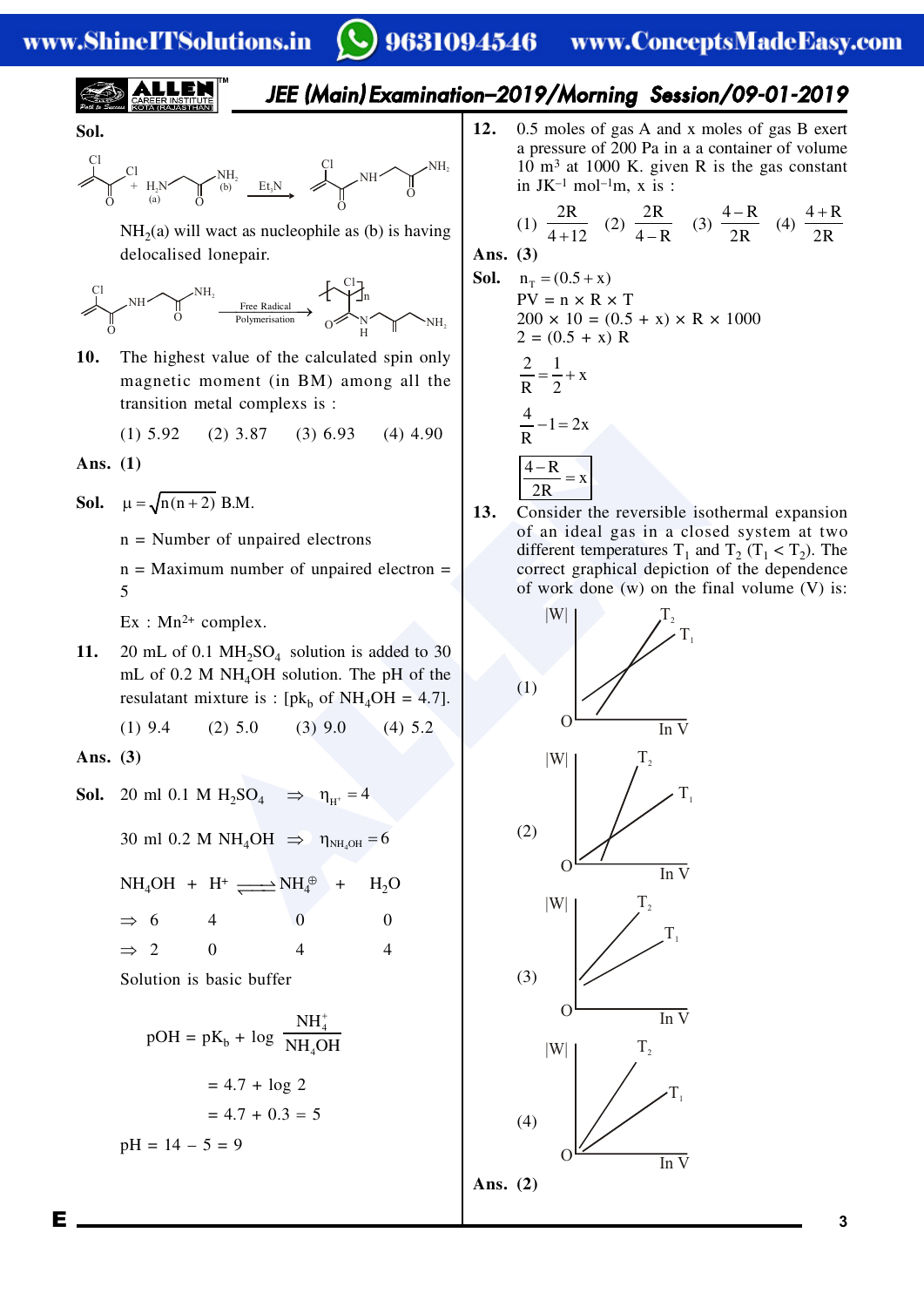$\mathbf C$ 

9631094546 www.ConceptsMadeEasy.com

 $\frac{1}{1 + \frac{1}{1 + \frac{1}{1 + \frac{1}{1 + \frac{1}{1 + \frac{1}{1 + \frac{1}{1 + \frac{1}{1 + \frac{1}{1 + \frac{1}{1 + \frac{1}{1 + \frac{1}{1 + \frac{1}{1 + \frac{1}{1 + \frac{1}{1 + \frac{1}{1 + \frac{1}{1 + \frac{1}{1 + \frac{1}{1 + \frac{1}{1 + \frac{1}{1 + \frac{1}{1 + \frac{1}{1 + \frac{1}{1 + \frac{1}{1 + \frac{1}{1 + \frac{1}{1 + \frac{1}{1 + \frac{1}{1 + \frac{1}{1 + \frac{1}{1 + \frac{$ 

| IEEE (Main) Examination-2019/Morming Session/09-01-2019                                                                                                                                                                                                                                                                                                                                                                                                                                                                                                                                                                                                                                                                                                                                                                                                                                                                                                                                                                                                                                                                                                                                                                                                         |
|-----------------------------------------------------------------------------------------------------------------------------------------------------------------------------------------------------------------------------------------------------------------------------------------------------------------------------------------------------------------------------------------------------------------------------------------------------------------------------------------------------------------------------------------------------------------------------------------------------------------------------------------------------------------------------------------------------------------------------------------------------------------------------------------------------------------------------------------------------------------------------------------------------------------------------------------------------------------------------------------------------------------------------------------------------------------------------------------------------------------------------------------------------------------------------------------------------------------------------------------------------------------|
| \n        Sol. $w = -nRT \ln \frac{V_x}{V_x}$<br>\n $w = -nRT \ln \frac{V_x}{V_x}$<br>\n $w = -nRT \ln \frac{V_x}{V_x}$<br>\n $w = -nRT \ln \frac{V_x}{V_x}$<br>\n $w = -nRT \ln \frac{V_x}{V_x}$<br>\n $w = -nRT \ln \frac{V_x}{V_x}$<br>\n $w = -nRT \ln V_x$<br>\n $w = nRT \ln V_y - nRT \ln V_y$<br>\n $w = nRT \ln V_y - nRT \ln V_y$<br>\n $V = nRT \ln V_y - nRT \ln V_y$<br>\n $V = nRT \ln V_y - nRT \ln V_y$<br>\n $V = nRT \ln V_y - nRT \ln V_y$<br>\n $V = nRT \ln V_y - nRT \ln V_y$<br>\n $V = nRT \ln V_y - nRT \ln V_y$<br>\n $V = nRT \ln V_y - nRT \ln V_y$<br>\n $V = nRT \ln V_y - nRT \ln V_y$<br>\n $V = nRT \ln V_y - nRT \ln V_y$<br>\n $V = nRT \ln V_y - nRT \ln V_y$<br>\n $V = nRT \ln V_y - nRT \ln V_y$<br>\n $V = n \ln \frac{1}{n} \ln \frac{1}{n} \ln \frac{1}{n} \ln \frac{1}{n} \ln \frac{1}{n} \ln \frac{1}{n} \ln \frac{1}{n} \ln \frac{1}{n} \ln \frac{1}{n} \ln \frac{1}{n} \ln \frac{1}{n} \ln \frac{1}{n} \ln \frac{1}{n} \ln \frac{1}{n} \ln \frac{1}{n} \ln \frac{1}{n} \ln \frac{1}{n} \ln \frac{1}{n} \ln \frac{1}{n} \ln \frac{1}{n} \ln \frac{1}{n} \ln \frac{1}{n} \ln \frac{1}{n} \ln \frac{1}{n} \ln \frac{1}{n} \ln \frac{1}{n} \ln \frac{1}{n} \ln \frac{1}{n} \ln \frac{1}{n} \ln \frac{1}{n} \ln \frac$ |

**4** E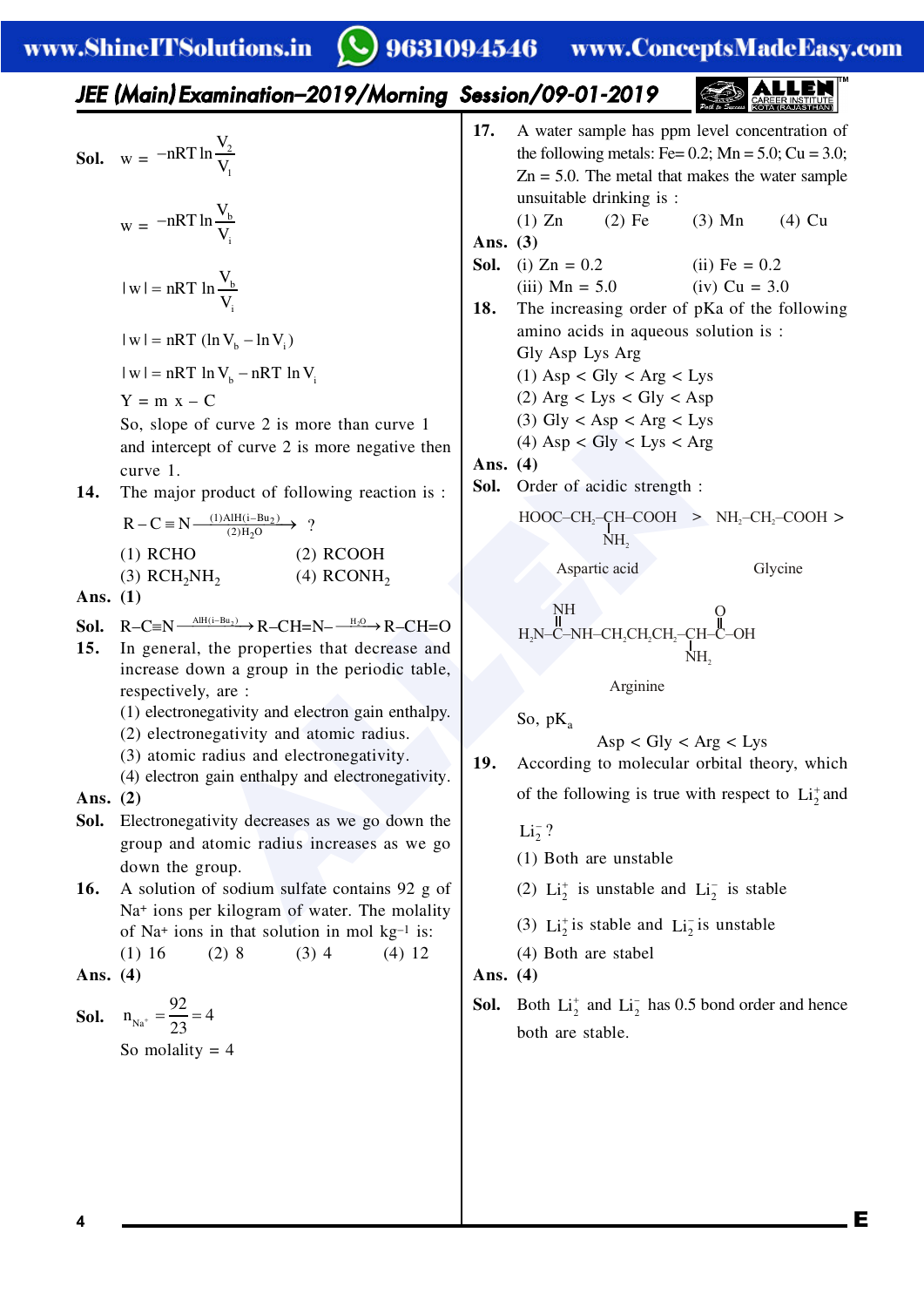#### 9631094546 www.ConceptsMadeEasy.com

JEE (Main) Examination–2019/Morning Session/09-01-2019 **/-+** The following results were obtained during kinetic studies of the reaction : 2A + B ® Products **Bxpbrmbnt X>Z %fnmoiI\*.& X?Z %fnmoiI\*.& Fnftf^iO^tbocrb^`tfon %fnmoiI.mfn.& Poi+** Br

|                 | $(in \text{ mol } L^{-1})$ | $\sin \text{mol}$ $\text{L}^{\text{-}}$ ) | $\sin \text{mol} L^{-1} \text{min}^{-1}$ |
|-----------------|----------------------------|-------------------------------------------|------------------------------------------|
|                 | 0.10                       | 0.20                                      | $6.93 \times 10^{-3}$                    |
| $(\mathbf{II})$ | 0.10                       | 0.25                                      | $6.93 \times 10^{-3}$                    |
| (III)           | 0.20                       | 0.30                                      | $1.386 \times 10^{-2}$                   |

The time (in minutes) required to consume half of A is :

(1) 10 (2) 5 (3) 100 (4) 1 Ans. (2)

**Sol.** 6.93  $\times$  10<sup>-3</sup> = **K**  $\times$  (0.1)<sup>x</sup> (0.2)<sup>y</sup>

 $6.93 \times 10^{-3} = K \times (0.1)^{x} (0.25)^{y}$ 

So  $y = 0$ 

and  $1.386 \times 10^{-2} = K \times (0.2)^{x} (0.30)^{y}$ 

 $\frac{1}{2} = \left(\frac{1}{2}\right)^{x}$   $\boxed{x=1}$ 2  $\langle 2 \rangle$  $=\left(\frac{1}{2}\right)^{x}$   $\boxed{x=1}$ 

So  $r = K \times (0.1) \times (0.2)^0$  $6.93 \times 10^{-3} = K \times 0.1 \times (0.2)^{0}$ 

$$
K = 6.93 \times 10^{-2}
$$

$$
t_{1/2} = \frac{0.693}{2K} = \frac{0.693}{0.693 \times 10^{-1} \times 2} = \frac{10}{2} = 5
$$

**21.** The major product of the following reaction is:



Ans. (2)



During AES Br is o/p directing and major product will be formed on less hindrance p position :

22. Arrange the following amines in the decreasing order of basicity:



**Ans.** (4)

**Sol.** Order of basic strength :



23. Which amongst the following is the strongest acid ?

(1) CHI<sup>3</sup> (2) CHCI<sup>3</sup> (3) CHBr<sup>3</sup> (4) CH(CN)<sup>3</sup>

**Ans.** (4)

- Sol. CN makes anino most stable so answer is  $CH(CN)$ <sub>3</sub>
- 24. The anodic half-cell of lead-acid battery is recharged unsing electricity of 0.05 Faraday. The amount of  $PbSO_4$  electrolyzed in g during the process in : (Molar mass of  $PbSO_4 = 303$  $g$  mol<sup>-1</sup>)

(1) 22.8 (2) 15.2 (3) 7.6 (4) 11.4 Ans. (2)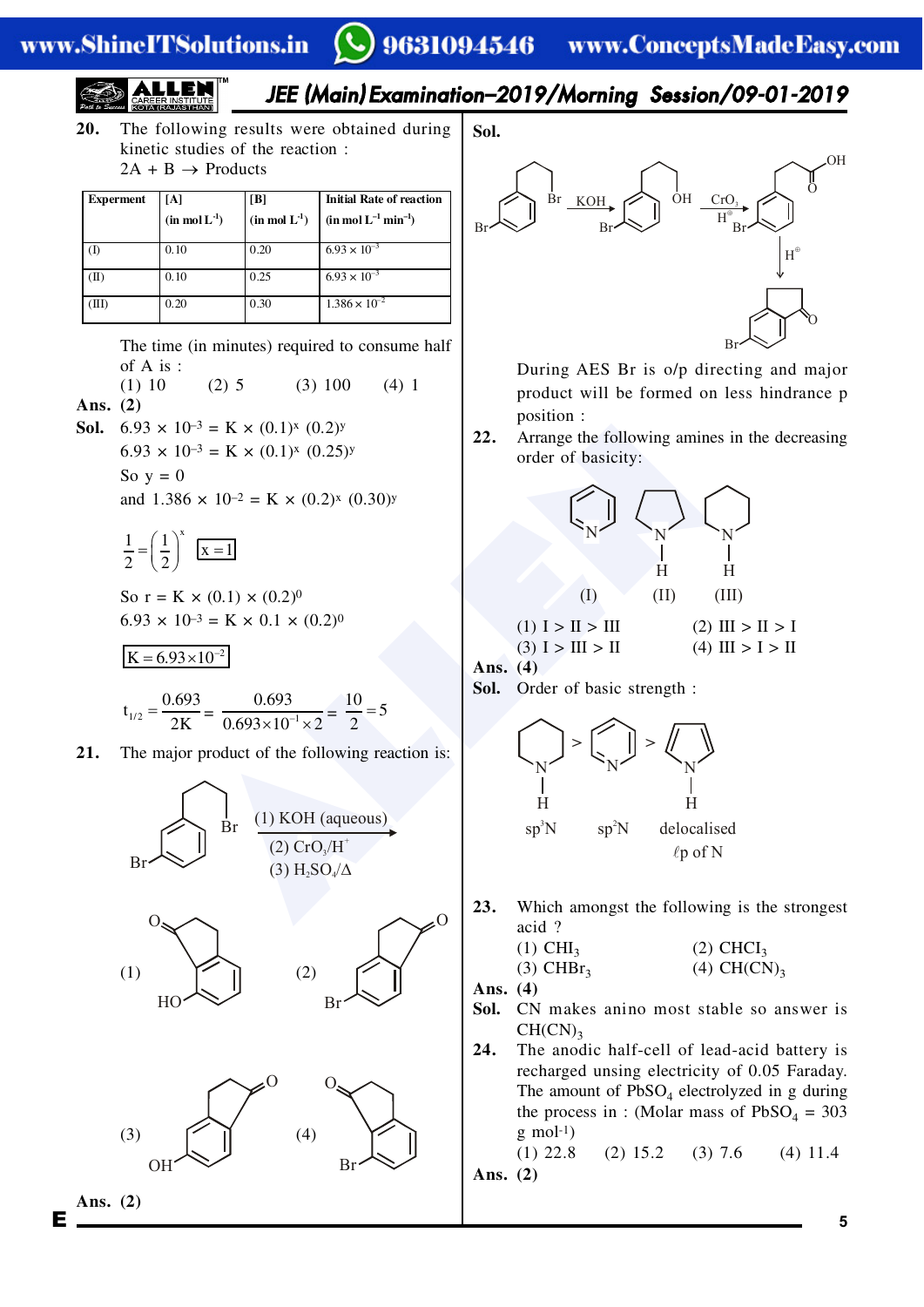## www.ShineITSolutions.in

9631094546 www.ConceptsMadeEasy.com



 $(1)$  A $\rightarrow$ Q; B $\rightarrow$ P; C $\rightarrow$ S; D $\rightarrow$ R  $(2)$  A $\rightarrow$ R ; B $\rightarrow$ P ; C $\rightarrow$ S ; D $\rightarrow$ Q  $(3)$  A $\rightarrow$ R ; B $\rightarrow$ S ; C $\rightarrow$ P ; D $\rightarrow$ Q

**(D)** Penicillin **(S)** Bayer's test

 $(4)$  A $\rightarrow$ Q; B $\rightarrow$ S; C $\rightarrow$ P; D $\rightarrow$ R

Ans. (3)



**Click Here for JEE Mains & Advanced Free Online Test Practice** https://examination-system. shineitsolutions.in/jee-mains-andadvanced-examination-system/student -login.php